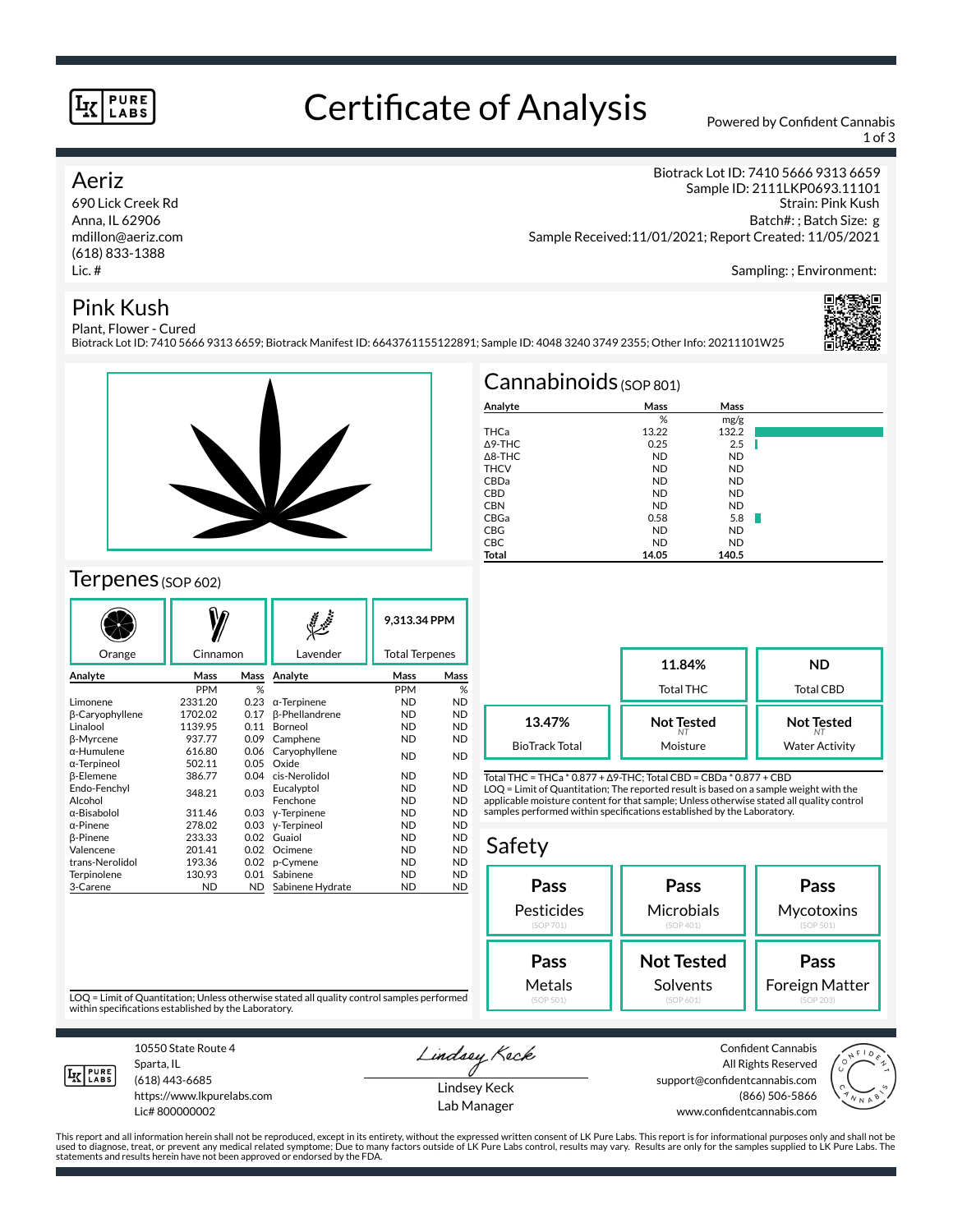#### **PURE LABS**

# Certificate of Analysis Powered by Confident Cannabis

2 of 3

#### Aeriz

690 Lick Creek Rd Anna, IL 62906 mdillon@aeriz.com (618) 833-1388 Lic. #

Biotrack Lot ID: 7410 5666 9313 6659 Sample ID: 2111LKP0693.11101 Strain: Pink Kush Batch#: ; Batch Size: g Sample Received:11/01/2021; Report Created: 11/05/2021

Sampling: ; Environment:

### Pink Kush

Plant, Flower - Cured Biotrack Lot ID: 7410 5666 9313 6659; Biotrack Manifest ID: 6643761155122891; Sample ID: 4048 3240 3749 2355; Other Info: 20211101W25

| <b>Pesticides</b> |     |       |      | Pass          | <b>Microbials</b>                                                                                                                                   |            |             | Pass          |
|-------------------|-----|-------|------|---------------|-----------------------------------------------------------------------------------------------------------------------------------------------------|------------|-------------|---------------|
| Analyte           | LOQ | Limit | Mass | <b>Status</b> | Analyte                                                                                                                                             | Limit      | <b>Mass</b> | <b>Status</b> |
|                   |     |       |      |               |                                                                                                                                                     | CFU/g      | CFU/g       |               |
|                   |     |       |      |               | Aerobic Bacteria                                                                                                                                    | 10000      | ND.         | Pass          |
|                   |     |       |      |               | Bile-Tolerant Gram-Negative Bacteria                                                                                                                | 100        | <b>ND</b>   | Pass          |
|                   |     |       |      |               | Coliforms                                                                                                                                           | 100        | <b>ND</b>   | Pass          |
|                   |     |       |      |               | E. Coli                                                                                                                                             | 0          | <b>ND</b>   | Pass          |
|                   |     |       |      |               | Salmonella                                                                                                                                          | $\circ$    | <b>ND</b>   | Pass          |
|                   |     |       |      |               | Yeast & Mold                                                                                                                                        | 1000       | <b>ND</b>   | Pass          |
|                   |     |       |      |               | TNTC = Too Numerous to Count; Unless otherwise stated all quality control samples<br>performed within specifications established by the Laboratory. |            |             |               |
|                   |     |       |      |               | <b>Heavy Metals</b>                                                                                                                                 |            |             | Pass          |
|                   |     |       |      |               | Analyte                                                                                                                                             | LOO        | Mass        | <b>Status</b> |
|                   |     |       |      |               |                                                                                                                                                     | <b>PPM</b> | <b>PPM</b>  |               |
|                   |     |       |      |               | Arsenic                                                                                                                                             |            | <b>ND</b>   | Pass          |

LOQ = Limit of Quantitation; Unless otherwise stated all quality control samples performed within specifications established by the Laboratory.

| Mycotoxins   |     |            |            | Pass        |  |  |
|--------------|-----|------------|------------|-------------|--|--|
| Analyte      | LOC | Limit      |            | Mass Status |  |  |
|              | PPB | <b>PPR</b> | <b>PPB</b> |             |  |  |
| <b>B1</b>    |     | 0.10       | <b>ND</b>  | Pass        |  |  |
| <b>B2</b>    |     | 0.10       | <b>ND</b>  | Pass        |  |  |
| G1           |     | 0.10       | <b>ND</b>  | Pass        |  |  |
| G2           |     | 0.10       | <b>ND</b>  | Pass        |  |  |
| Ochratoxin A |     | 0.10       | <b>ND</b>  | Pass        |  |  |

Cadmium ND Pass<br>
Chromium ND Pass Chromium Pass Lead **ND** Pass Mercury **ND** Pass

LOQ = Limit of Quantitation; Unless otherwise stated all quality control samples<br>performed within specifications established by the Laboratory.

LOQ = Limit of Quantitation; Unless otherwise stated all quality control samples performed within specifications established by the Laboratory.

10550 State Route 4 Sparta, IL (618) 443-6685

**LK** LABS

Lic# 800000002

https://www.lkpurelabs.com

Lindsey Keck

Confident Cannabis All Rights Reserved support@confidentcannabis.com (866) 506-5866 www.confidentcannabis.com



This report and all information herein shall not be reproduced, except in its entirety, without the expressed written consent of LK Pure Labs. This report is for informational purposes only and shall not be<br>used to diagnos statements and results herein have not been approved or endorsed by the FDA.